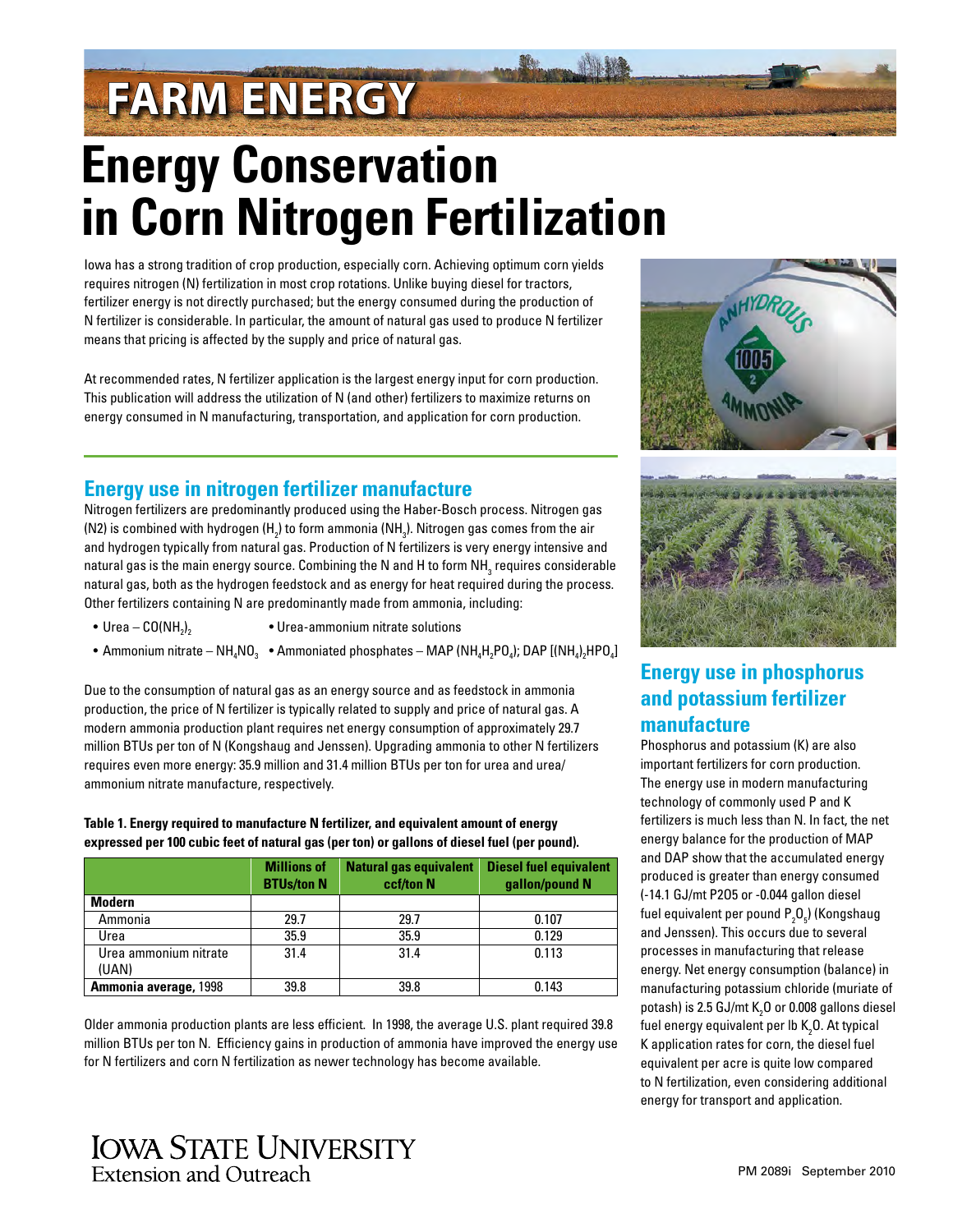

### **Corn N fertilization requirement**

Production of optimal corn yields requires N fertilization in most crop rotations. For example, the yield increase due to N application rate for corn following soybean (SC) and corn following corn (CC) is shown in Figure 1. Soybean in the cropping rotation results in a soil system that supplies greater crop-available N. Therefore, the rotation of SC is more efficient with fertilizer N use due to higher yield and lower N application rate requirement. This has important implications for energy use in corn production. The typical corn yield advantage for SC is 15% greater than for CC, and the N rate is 30 to 50 pounds N/acre lower.

Nitrogen rate recommendations in states across much of the Corn Belt come from the online [Corn Nitrogen Rate Calculator](http://extension.agron.iastate.edu/soilfertility/nrate.aspx) [http:// extension.agron.iastate.edu/soilfertility/nrate. aspx]. Crop rotation and economics (price of nitrogen and corn) determine recommended rates, referred to as the **M**aximum economic **R**eturn **T**o **N**itrogen (MRTN). For example, at a 0.10 N:corn price ratio (example \$0.35/ pound N:\$3.50/bushel corn), suggested rates for Iowa corn production are 125 pounds N/ acre with SC (Figure 2) and 177 pounds N/acre with CC (Figure 3). Corn grown in rotation with forage legumes, such as established alfalfa, has an even greater advantage as there is little to no N fertilization need in the first year, and reduced rate requirement for the second year of corn.



**Seven N Rate by Crop Rotation Sites (60 Site-Years) 2000-2009 SC and CC Rotations**



Figure 1. Corn yield response to fertilizer N application rate for seven sites across Iowa in 2000-2009, corn following soybean (SC) and corn following corn (CC). Data from J.E. Sawyer and D.W. Barker, Iowa State University, Department of Agronomy.



Figure 2. Recommended N rate (MRTN) for corn following soybean in Iowa with N at \$0.35/ pounds N and corn at \$3.50/bushel (Corn Nitrogen Rate Calculator, 2009).